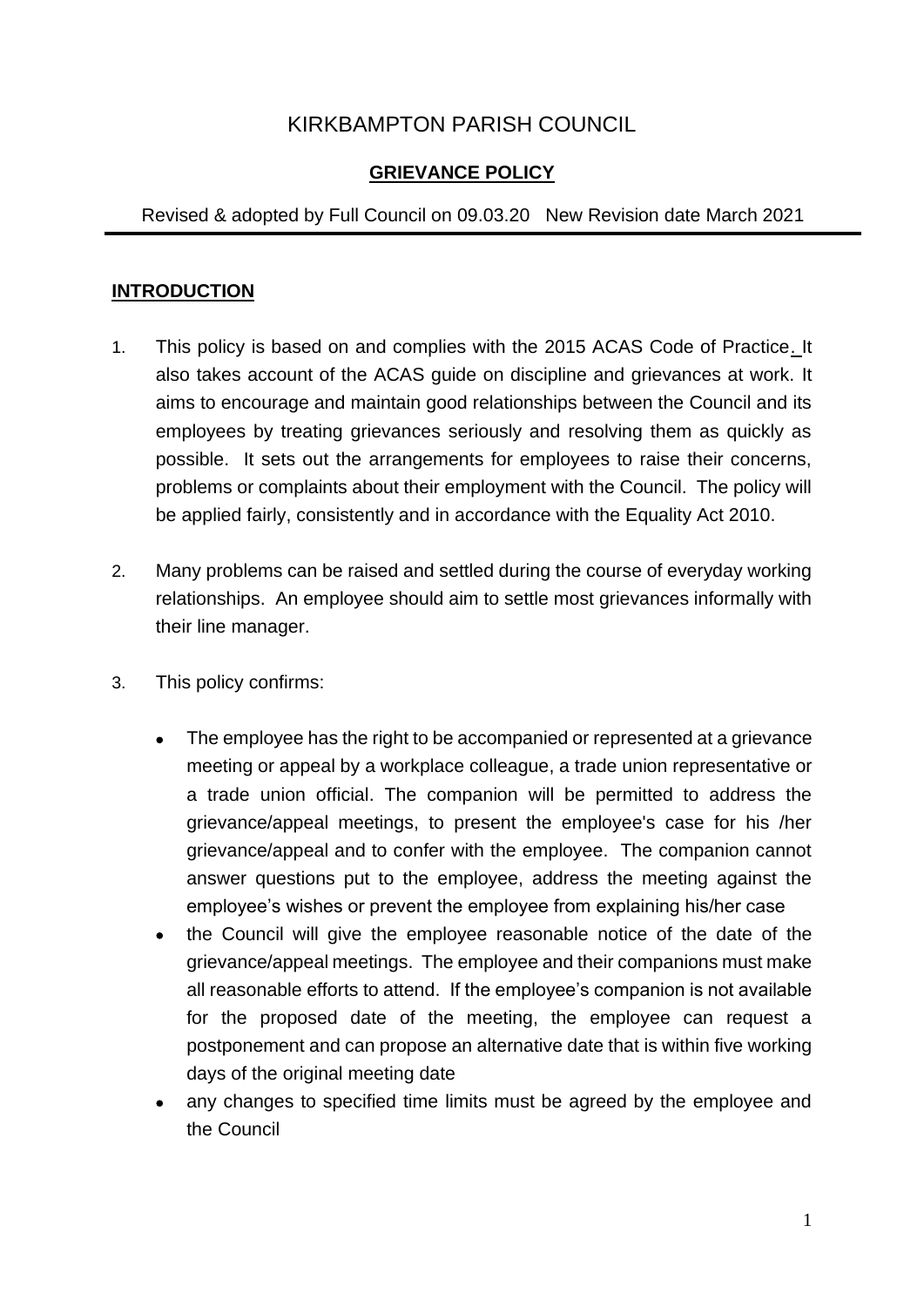- an employee has the right to appeal against the decision about his/her grievance. The appeal decision is final
- information about an employee's grievance will be restricted to those involved in the grievance process. A record of the reason for the grievance, its outcome and action taken is confidential to the employee. The employee's grievance records will be held by the Council in accordance with the Data Protection Act 1998
- recordings of the proceedings at any stage of the grievance procedure are prohibited, unless agreed as a reasonable adjustment that takes account of an employee's medical condition
- if an employee who is already subject to a disciplinary process raises a grievance, the grievance will normally be heard after completion of the disciplinary procedure
- if a grievance is not upheld, no disciplinary action will be taken against an employee if he/she raised the grievance in good faith
- the Council may consider mediation at any stage of the grievance procedure where appropriate, (for example where there have been communication breakdowns or allegations of bullying or harassment). Mediation is a dispute resolution process which requires the Council's and the employee's consent.

# **INFORMAL GRIEVANCE PROCEDURE**

4. The Council and its employee benefit if grievances are resolved informally and as quickly as possible. As soon as a problem arises, the employee should raise it with the Chairman to see if an informal solution is possible. Both should try to resolve the matter at this stage. If the employee does not want to discuss the grievance with the Chairman (for example, because it concerns the Chairman), the employee should contact the Vice Chairman or, if appropriate, another Council.

# **FORMAL GRIEVANCE PROCEDURE**

5. If it is not possible to resolve the grievance informally, the employee may submit a formal grievance. It should be submitted in writing to the Chairman of the Council.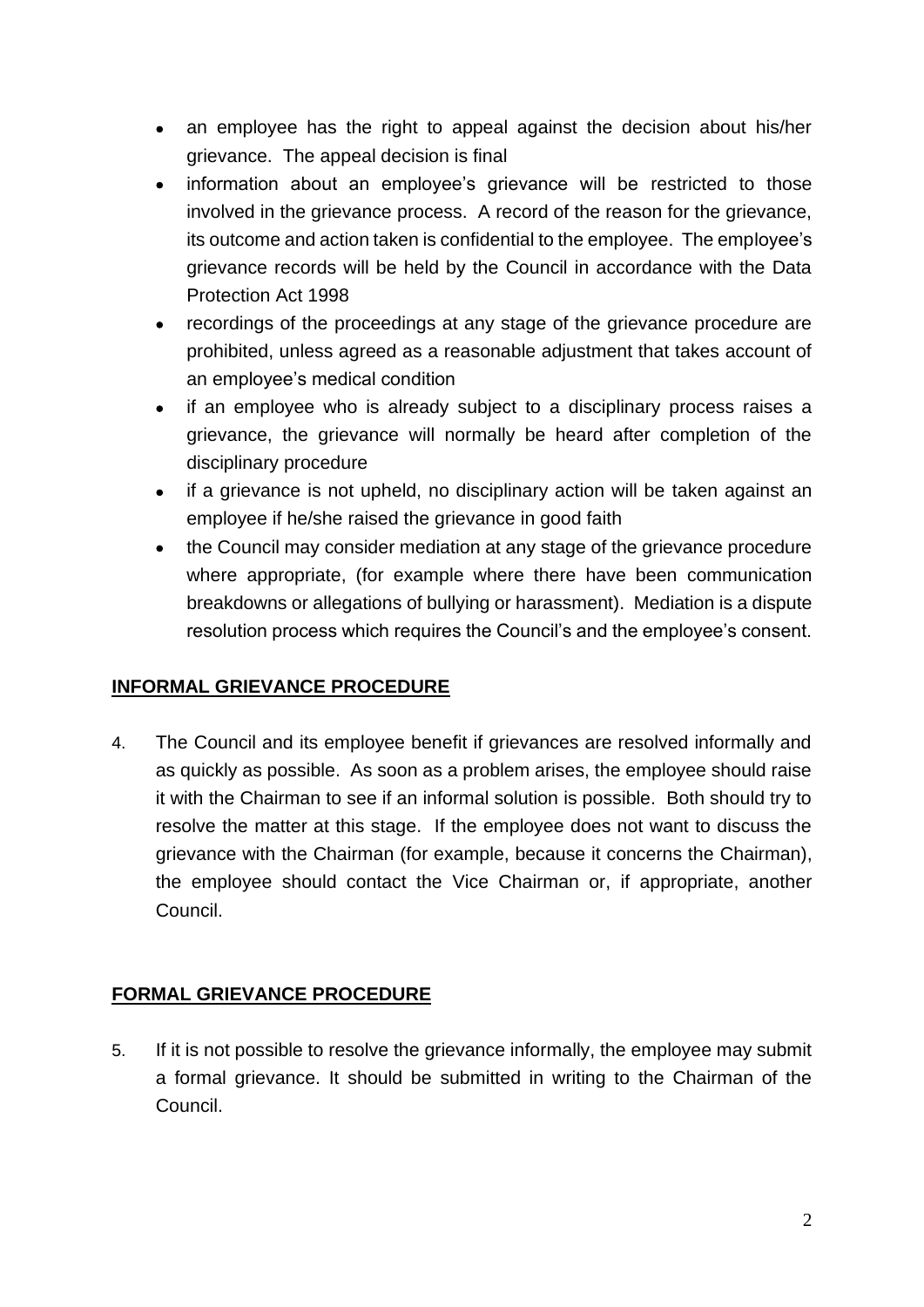6. The Council will appoint a panel of three members to investigate the grievance. The panel will appoint a Chairman from one of its members. No councillor with direct involvement in the matter shall be appointed to the panel.

#### **Investigation**

7. The panel will investigate the matter before the grievance meeting which may include interviewing others (e.g. employees, councillors or members of the public).

#### **Notification**

- 8. Within 10 working days of the Council receiving the employee's grievance, the employee will be asked, in writing, to attend a grievance meeting. The panel's letter will include the following:
	- the names of its Chairman and other members
	- a summary of the employee's grievance based on his/her written submission
	- the date, time and place for the meeting. The employee will be given reasonable notice of the meeting which will be within 25 working days of when the Council received the grievance
	- the employee's right to be accompanied by a a workplace colleague, a trade union representative or a trade union official
	- a copy of the Council's grievance policy
	- confirmation that, if necessary, witnesses may attend on the employee's behalf and that the employee should provide the names of his/her witnesses at least five working days before the meeting
	- confirmation that the employee will provide the Council with any supporting evidence at least five working days before the meeting.

# **The grievance meeting**

- 9. At the grievance meeting:
	- the Chairman will introduce the members of the panel to the employee
	- the employee (or companion) will set out the grievance and present the evidence
	- the Chairman will ask the employee what action does he/she wants the Council to take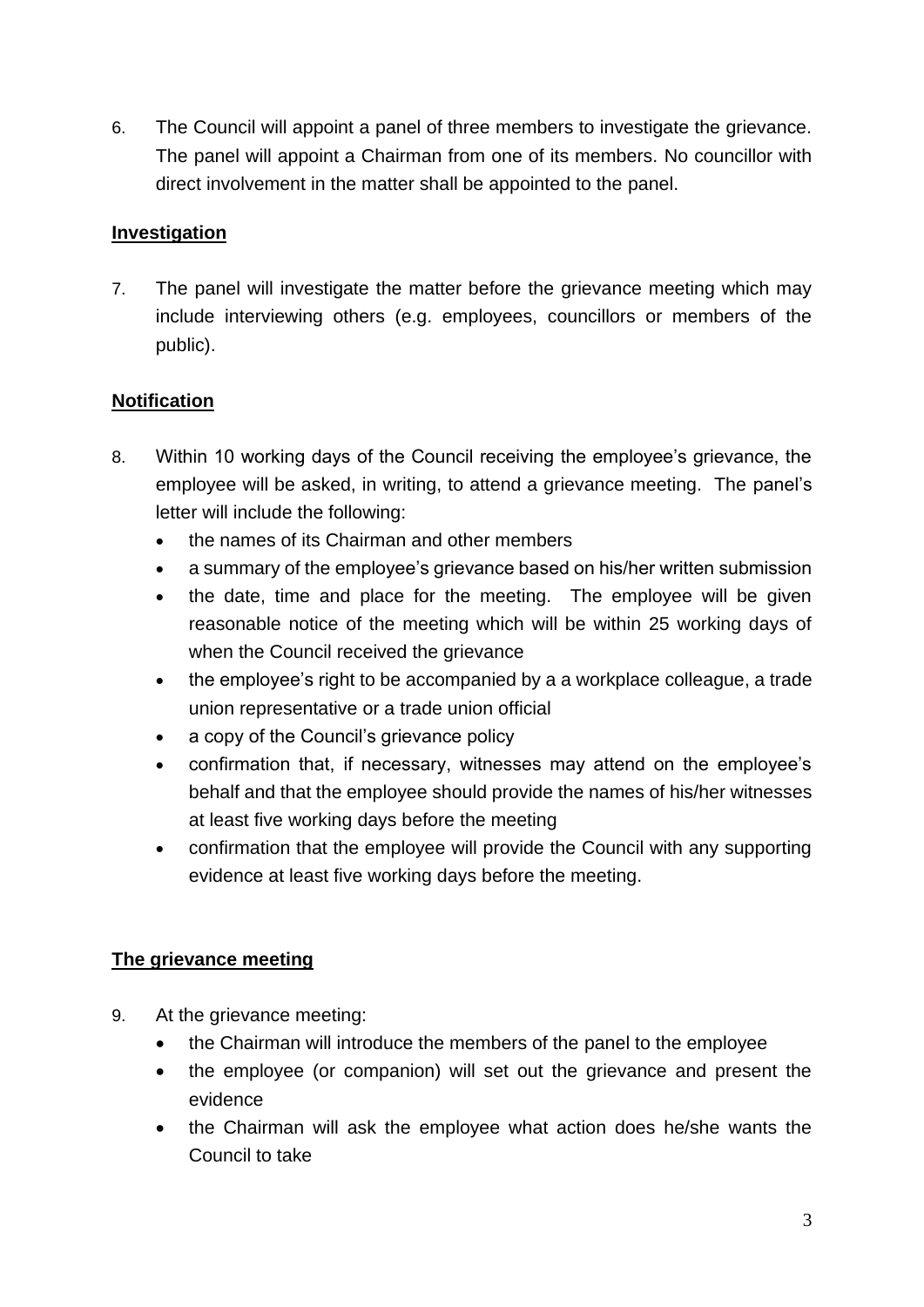- any member of the panel and the employee (or the companion) may question any witness
- the employee (or companion) will have the opportunity to sum up the case
- the Chairman will provide the employee with the panel's decision, in writing, within five working days of the meeting. The letter will notify the employee of the action, if any, that the Council will take and of the employee's right to appeal
- a grievance meeting may be adjourned to allow matters that were raised during the meeting to be investigated by the panel.

# **The appeal**

- 10. If an employee decides that his/her grievance has not been satisfactorily resolved by the panel, he/she may submit a written appeal to the Council. An appeal must be received by the Council within five working days of the employee receiving the panel's decision and must specify the grounds of appeal.
- 11. Appeals may be raised on a number of grounds, e.g.:
	- a failure by the Council to follow its grievance policy
	- the decision was not supported by the evidence
	- the action proposed by the grievance panel was inadequate/inappropriate
	- new evidence has come to light since the grievance meeting.
- 12. The Appeal will be heard by an appeal panel of three members of Council who have not previously been involved in the case. There may be insufficient members of the Council who have not previously been involved. If so, the appeal panel may comprise Council members from a neighboring Parish Council. The appeal panel will appoint a Chairman from one of its members.
- 13. The employee will be notified, in writing, within 10 working days of receipt of the appeal of the time, date and place of the appeal meeting. The meeting will take place within 25 working days of the Council's receipt of the appeal. The employee will be advised that he/she may be accompanied by a workplace colleague, a trade union representative or a trade union official.
- 14. At the appeal meeting, the Chairman will:
	- introduce the panel members to the employee
	- explain the purpose of the meeting, which is to hear the employee's reasons for appealing against the decision of the grievance panel
	- explain the action that the appeal panel may take.